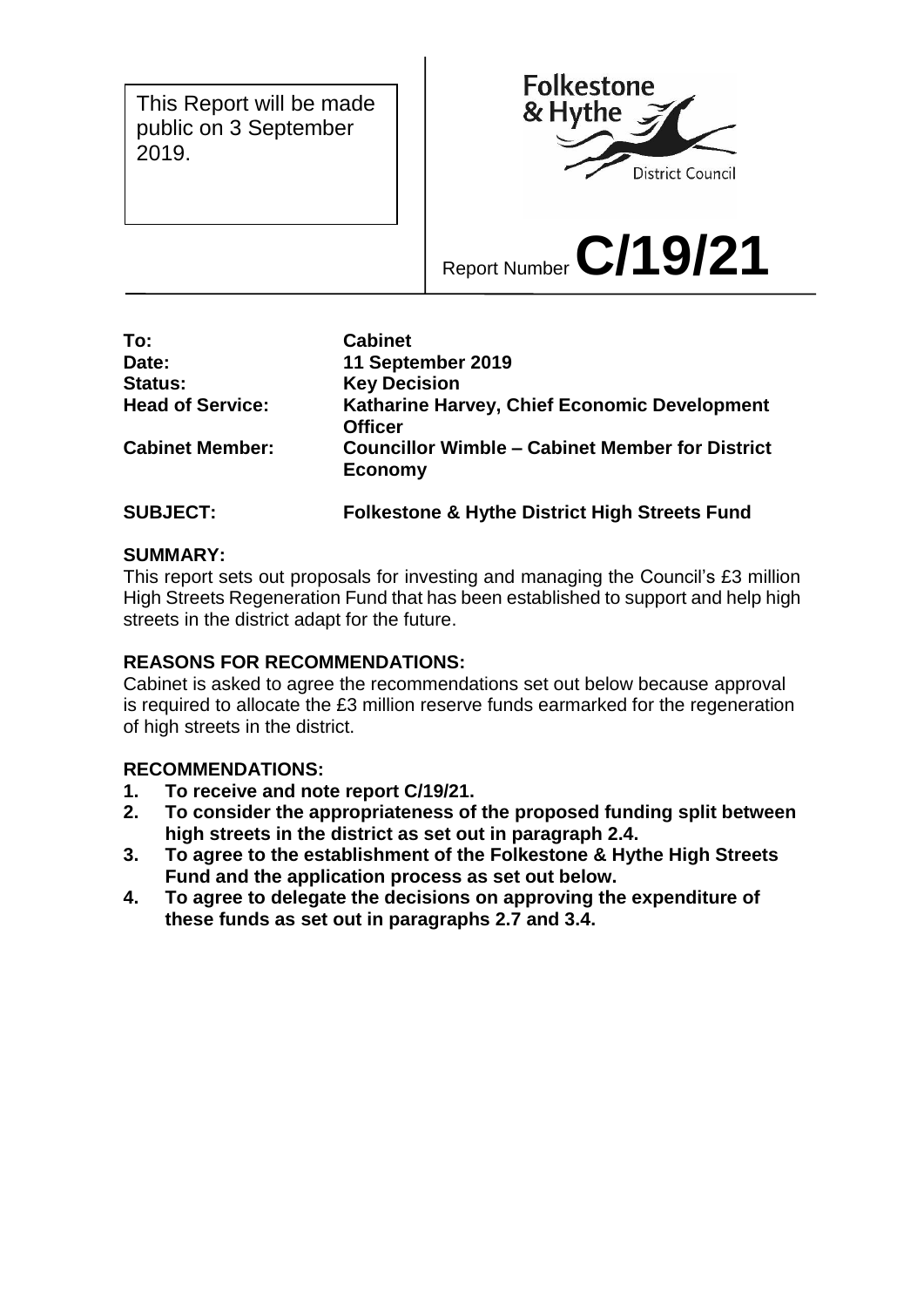## **1. INTRODUCTION**

- 1.1 Many high streets are currently facing significant challenges as a result of structural changes to the way in which consumers shop for goods. With the rise of online sales and the increased cost pressures facing retailers, many high streets are struggling with falling footfall and sales.
- 1.2 In recognition of these issues, the FHDC Cabinet agreed in February 2019 to establish a £3 million earmarked reserve fund for 'High Streets Regeneration' to support the delivery of regeneration projects within the district. This was in recognition of "the challenge being faced by the high streets in our communities at this time", and as high streets across the district are "looking to deal with a number of adverse pressures" (Cabinet C/18/74).
- 1.3 The aim of this fund is to "support and sustain high streets for the foreseeable future …. [and] support the Council's work in meeting this aim through investment in planning, studies and direct investment where appropriate" (Cabinet C/18/74).
- 1.4 This report sets out a proposed mechanism for allocating this funding to support high streets across the district, which will ensure that it has the greatest impact on addressing the issues and the district's high streets adapt for the future.

## **2. THE FOLKESTONE & HYTHE HIGH STREETS FUND**

- 2.1 The Folkestone & Hythe High Street (FHHS) Fund will be used in three ways:
- a) To take forward major capital investments opportunities and other initiatives led by FHDC to help transform Folkestone town centre, the largest town in the district.
- b) To provide contributory funding to external organisations to take forward initiatives to address issues and improve Folkestone and other key High Streets in the district
- c) To provide a fixed term 2 year contract for a resource within the Economic Development team to support successful grant applicants deliver projects and to promote the contribution of the Council towards the initiatives.

## **A. FHDC investments in Folkestone Town Centre**

- 2.2 FHDC recently submitted an Expression of Interest to the government's Future High Streets Fund for Folkestone Town Centre. This submission required FHDC to identify the issues facing the town centre and the vision and plans, including a capital investment programme, to address these.
- 2.3 Although the council was not successful, this was anticipated because of the early stage of plans and no capital scheme was yet identified. Nevertheless, the submission was made to demonstrate the council's ambition and commitment to improving Folkestone town centre and earmarking the FHHS Fund also highlighted this commitment.
- 2.4 It is proposed that £2.5 million of the £3 million FHHS Fund (available from 2019/20) is focused on Folkestone town centre. This proportion is because: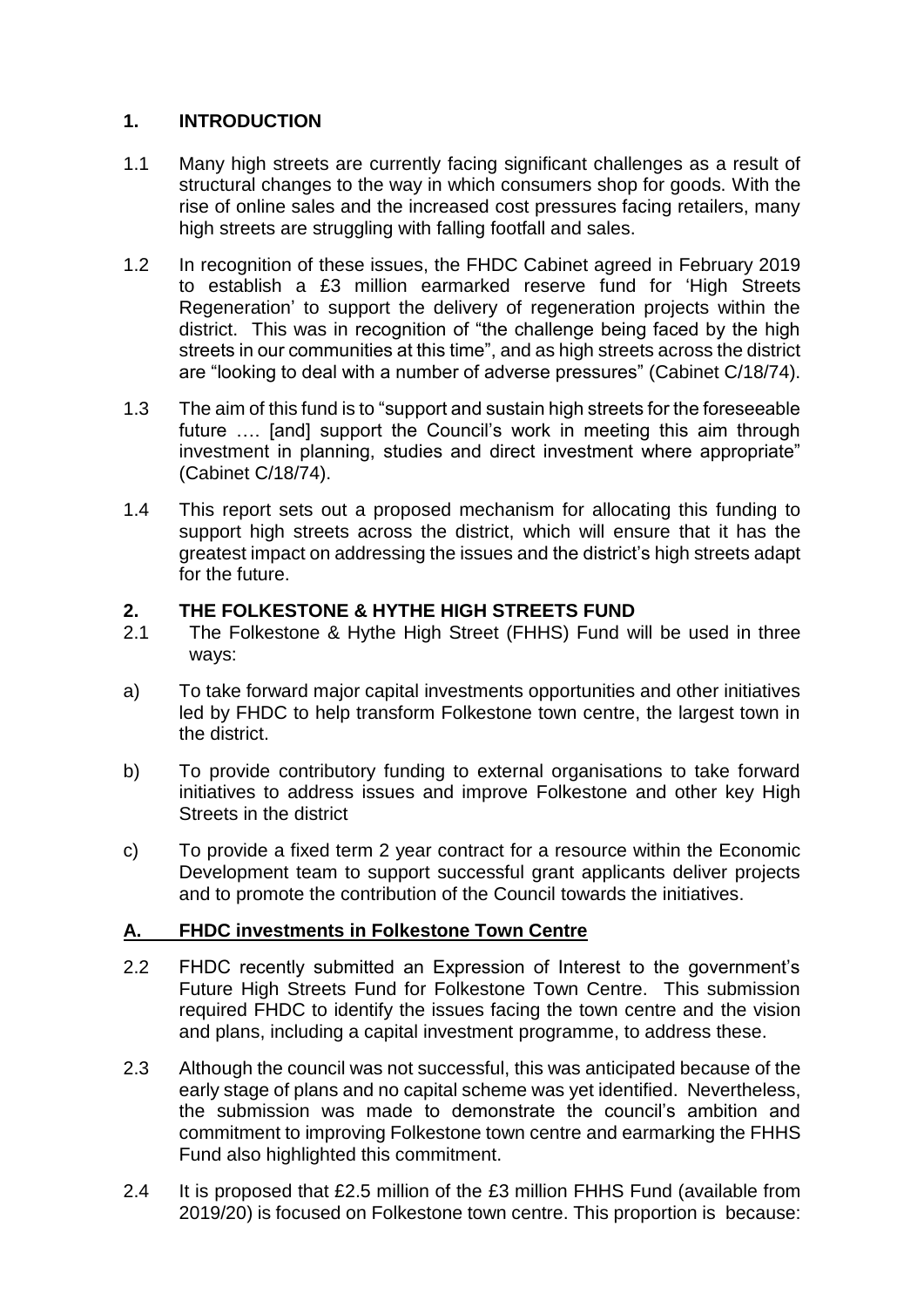- Folkestone is the largest and most important retail centre in the district and its success is important to all parts of the district.
- Folkestone offers the only opportunity for levering in government investment to the district to bring forward new opportunities to futureproof its town centre. The Future High Streets Fund call for projects limited the district to funding for only one location and Folkestone was chosen as the largest centre in the district. FHDC's will have a second call for projects in 2020.
- Folkestone offers the best opportunity to deliver a commercially viable proposition that would attract private investment.
- 2.5 FHDC is at an early stage in the process of developing a capital programme for a scheme in Folkestone town centre, but work is progressing rapidly. This has been made all the more important following the recent Debenhams announcement to withdraw from Folkestone town centre in 2020.
- 2.6 It is proposed to use the FHHS Fund in Folkestone to:
	- Support the development of a wider town centre masterplan and development framework which identifies a programme of capital investments for improving Folkestone town centre.
	- Support business case development work for specific town centre capital schemes.
	- Provide funding towards capital schemes (including land and building acquisition) for which private sector funding and/or the government's Future High Streets Fund could also be sought.
	- Provide funding for and to support key infrastructure projects coming forward around the town centre.
	- Provide funding for a range of 'softer' initiatives to improve Folkestone town centre (such as maximising the impact of the street market, developing a 'digital high street', providing 'pop-up shop' opportunities and support for new independent businesses, etc.). These initiatives could be led by FHDC or by other organisations that would apply to the proposed Folkestone & Hythe High Streets Grant Fund.
	- Provide a resource to manage town centre initiatives to ensure maximum impact.
- 2.7 For Folkestone Town Centre activities and initiatives that council officers lead on, the decision to fund these will be taken by the Leader in conjunction with the Corporate Director for Place and Commercial.

## **B. Folkestone & Hythe High Streets Grants Fund; Contributory Funding**

- 2.8 It is proposed that up to £500,000 of the FHHS Fund is made available as a grant towards investments in other high streets in the district's retail hierarchy centres. These high streets include:
	- Cheriton
	- Sandgate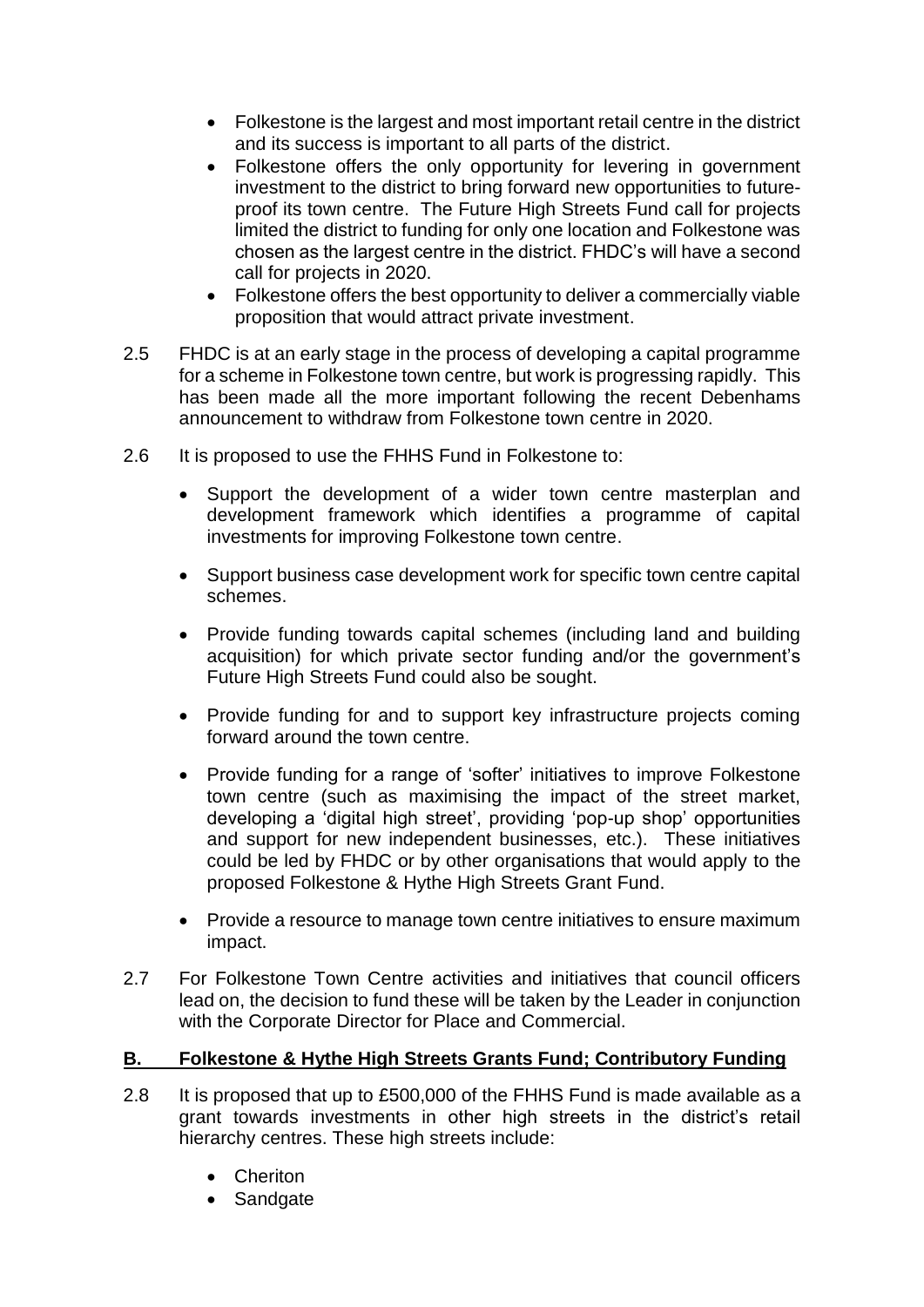- Hythe
- New Romney
- Lydd
- Hawkinge
- Dymchurch
- Elham
- Lyminge
- Sellindge
- 2.9 To ensure that investment is specifically focused on the high street areas within these locations, the areas and properties eligible for this funding will be identified and these maps will be issued as part of the Call for Projects.
- 2.10 This element of the FHHS Fund will provide grants between £5,000 and £50,000 towards any individual project, and in normal circumstances this will be expected to comprise a maximum of 50% of the total project cost. However, in exceptional circumstances, and at its discretion, the Council may award 100% of the funding for a project. Exceptional circumstances will be considered as part of the formal decision making process as outlined in paragraph 3.4 below.
- 2.11 Where match funding is required, this will need to be secured from other sources, such as:
	- Own reserves/sources
	- Bank loans
	- KCC No Use Empty/ No Use Empty Plus scheme loans
	- Parish or Town Council funds
- 2.12 The types of organisations that will be eligible for grant funding includes:
	- Commercial property freehold owners or leaseholders with at least 5 years left on lease when the work is expected to be completed and permission for the works from the freeholder
	- Town or Parish councils
	- Other public organisations such as Folkestone Town Team CIC
- 2.13 The types of projects that will be eligible for grant funding includes, but is not limited to:
	- External renovations or improvements to front elevations of buildings (areas visible from the high street), including repairs, repainting of shop fronts in suitable colours, signage, external lighting, security grilles and/or security glazing, repair of external stonework and brickwork and repair and reinstatement of guttering and downpipes.
	- Internal ground floor fit-outs or conversion to commercial properties.
	- Improvements to the townscape, including the introduction of signage, new route ways, new public realm, such as art works or landscaping.
	- Introduction of technology and new innovative products, to support the development of commercial operations.
	- Initiatives and events to increase the vitality of the High Street.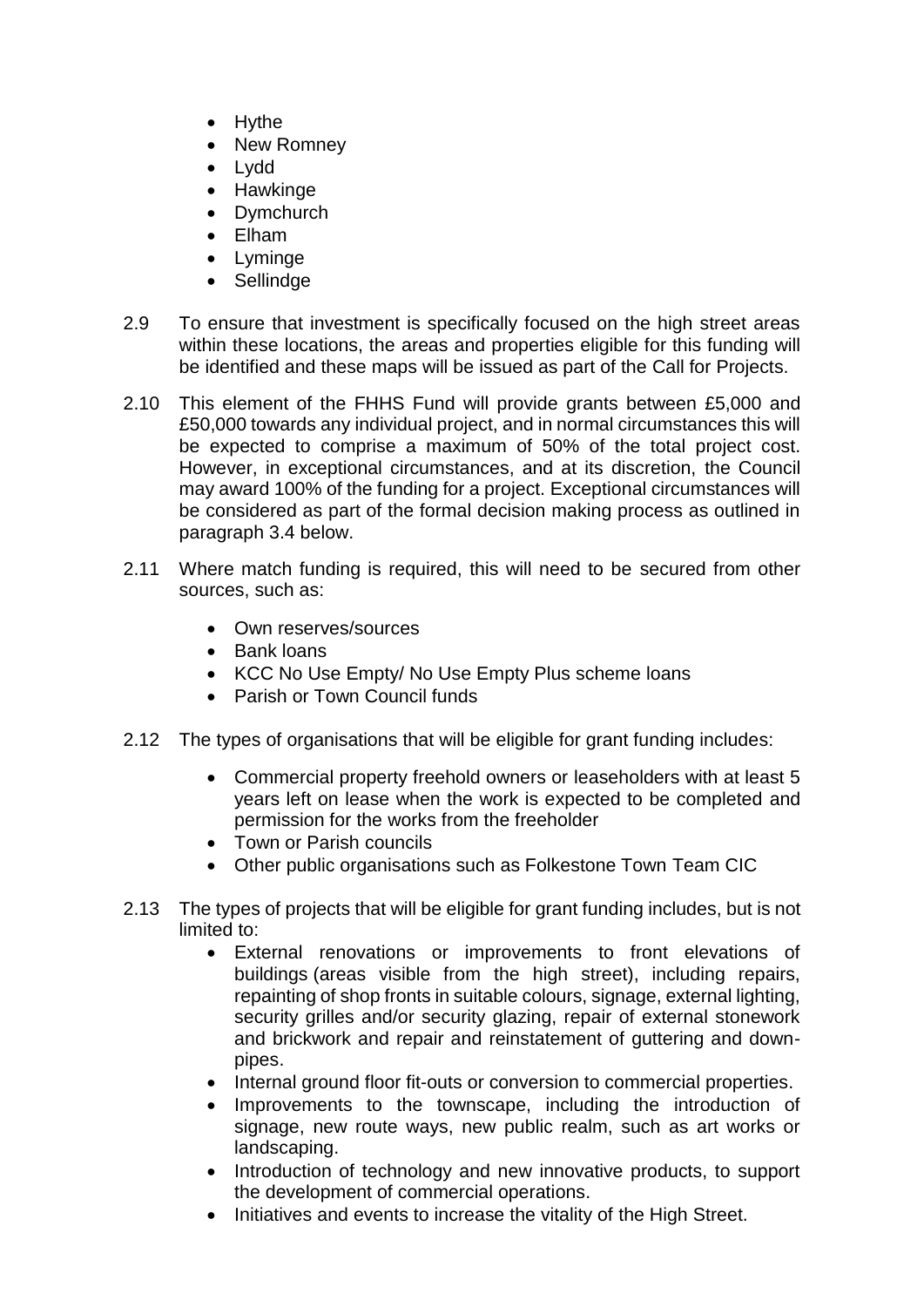- Work towards developing a project to improve the vitality or physical environment of the High Street, as a precursor to a further application to the fund or other funding source.
- 2.14 The towns of Folkestone, Dymchurch, Hythe and New Romney have previously received government funding to establish coastal community teams (CCTs) and develop economic plans which identify initiatives to improve these towns. The FHHS Fund is a potential source for a funding contribution towards any of these initiatives that relate to the High Street.

## 3 **THE FHHS FUND APPLICATION PROCESS**

- 3.1 Grant applications from external organisations will be made via an online form accessible on the Folkestone & Hythe District Council website. A draft online application form and details of the additional information required by applicants is set out in Appendix 1.
- 3.2 The Grant scheme will be launched on 1<sup>st</sup> October 2019 and grant applications can be submitted at any time until the closure of the scheme. The scheme will run until either 31<sup>st</sup> March 2021 or until the funds are allocated.
- 3.3 Applications will be considered on a first come first served basis and will be assessed in the first instance on the basis of criteria set out in Appendix 2 by the Economic Development Team.
- 3.4 Final decisions on individual applications will be made by the Leader of the Council, in collaboration with the Lead Cabinet Member for the District Economy, and a councillor drawn from the ward where funding is proposed.

## **4. RISK MANAGEMENT ISSUES**

## 4.1

| <b>Perceived risk</b>                                                                                                             | <b>Seriousness</b>                                                                                                                                 | Likelihood | <b>Preventative action</b>                                                                                                                                                                               |
|-----------------------------------------------------------------------------------------------------------------------------------|----------------------------------------------------------------------------------------------------------------------------------------------------|------------|----------------------------------------------------------------------------------------------------------------------------------------------------------------------------------------------------------|
| A high number of<br>applications puts<br>resource pressure on<br>the ED team                                                      | $High - the ED team$<br>comprises only 2.6<br>FTEs and this is a<br>new activity that was<br>not identified in the<br>2019/20 Service Area<br>plan | Low        | The additional<br>1FTE resource<br>paid for from this<br>fund to work with<br>successful<br>applicants, will be<br>able to provide<br>additional support<br>to help assess<br>applications if<br>needed. |
| A low number of<br>applications due to a<br>lack of resource within<br>organisations to<br>develop a project idea/<br>application | $High - lack of$<br>capacity due to<br>limited public sector<br>resources.                                                                         | Low        | Applications can<br>be made to the<br>fund for capacity to<br>develop project<br>ideas in the first<br>instance                                                                                          |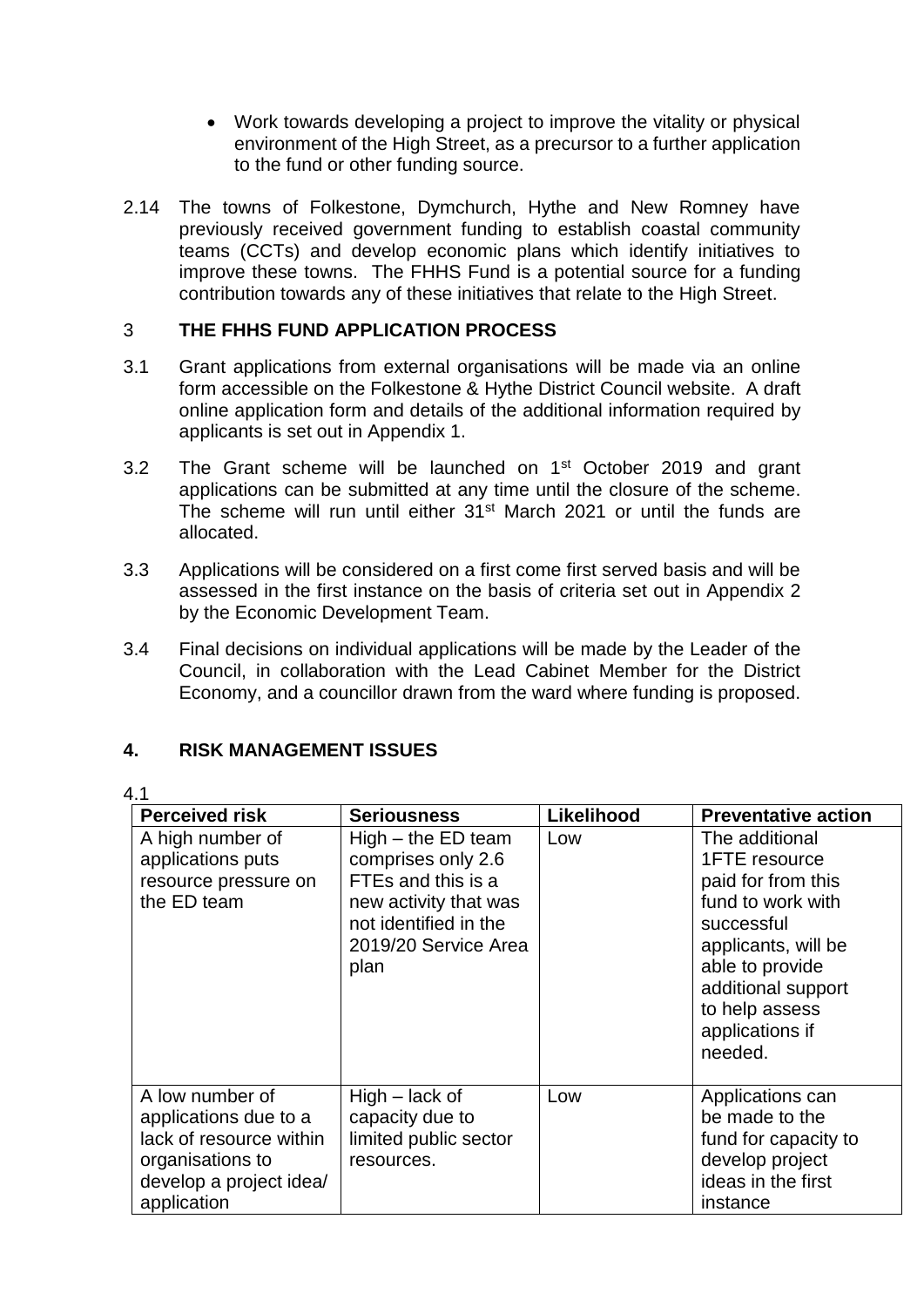| A low number of<br>applications due to a<br>lack of resource to<br>provide match funding<br>for projects | High – lack of finance<br>available due to<br>limited public sector<br>funds                       | Low | The fund will be<br>able to provide<br>100% funding for<br>projects, at the<br>discretion of the<br>council, where<br>match funding is<br>an issue                                                                                                                                                                                                                                                                                                                                                                                          |
|----------------------------------------------------------------------------------------------------------|----------------------------------------------------------------------------------------------------|-----|---------------------------------------------------------------------------------------------------------------------------------------------------------------------------------------------------------------------------------------------------------------------------------------------------------------------------------------------------------------------------------------------------------------------------------------------------------------------------------------------------------------------------------------------|
| Funding is used to<br>support small projects<br>which have limited<br>impact                             | High - lack of match<br>funding and resource<br>available due to<br>limited public sector<br>funds | Low | The criteria used<br>to assess projects<br>will ensure that<br>only those<br>impacting<br>positively are<br>supported and the<br>value for money<br>will consider the<br>impact in relation<br>to the size of grant<br>sought.<br>The provision of<br>support within the<br>ED team to take<br>forward projects<br>will help<br>encourage<br>significant projects<br>to come forward.<br>The availability of<br>funding for project<br>development will<br>encourage projects<br>that will have a<br>significant impact<br>to come forward. |
| The council does not<br>benefit from positive<br>publicity for the<br>investments                        | High - lack of finance<br>available due to<br>limited public sector<br>funds                       | Low | The provision of<br>support within the<br>ED team to take<br>forward projects<br>will help to ensure<br>that the council<br>gets maximum<br>positive publicity<br>through close<br>working with the<br>Communications<br>team.                                                                                                                                                                                                                                                                                                              |

## **5. LEGAL/FINANCIAL AND OTHER CONTROLS/POLICY MATTERS**

**Legal Officer's Comments (NE)**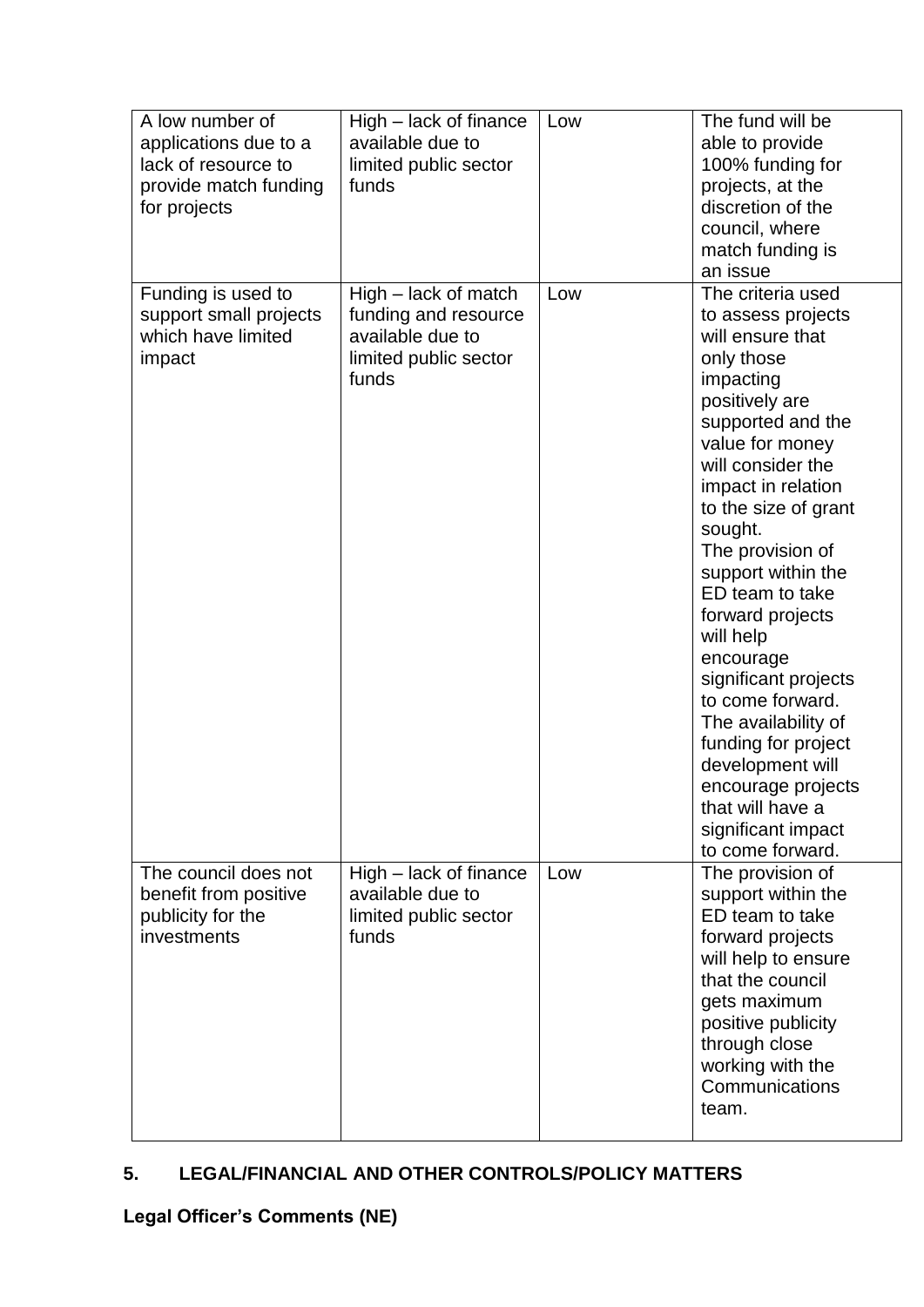5.1 There are no legal implications associated with the recommendations in this report. However, any grants that are made available to third parties by FHDC will need to be legally documented and the legal team can assist with this.

## **Finance Officer's Comments (LK)**

5.2 There is £3m available in the High Street Regeneration Reserve to be drawn down against as and when required

## **Human Resources Officer's Comments (AS)**

5.3 The additional 1fte officer would be on a time limited role, two year funded from the High Streets fund and would not have a direct impact on the annual salary base budget. However, in order to be able to provide an annual salary for the role HR would need to review a job description and ensure it was considered by a job evaluation panel before advertising for the role.

## **Communications Officer's Comments (AW)**

5.4 A communications strategy will need to be developed to promote the fund and there are many opportunities for positive communications around supporting businesses. This can also become part of the district place narrative

## **Diversities and Equalities Implications**

5.5 There are no diversities or equalities implications arising.

## **7. CONTACT OFFICERS AND BACKGROUND DOCUMENTS**

Councillors with any questions arising out of this report should contact the following officer prior to the meeting

Telephone: 01303 853287 Email: [katharine.harvey@folkestone-hythe.gov.uk](mailto:katharine.harvey@folkestone-hythe.gov.uk)

## **Appendices**

- 1. Folkestone & Hythe High Street Fund Application form and Information required
- **2.** Folkestone & Hythe High Street Fund Gant Assessment Criteria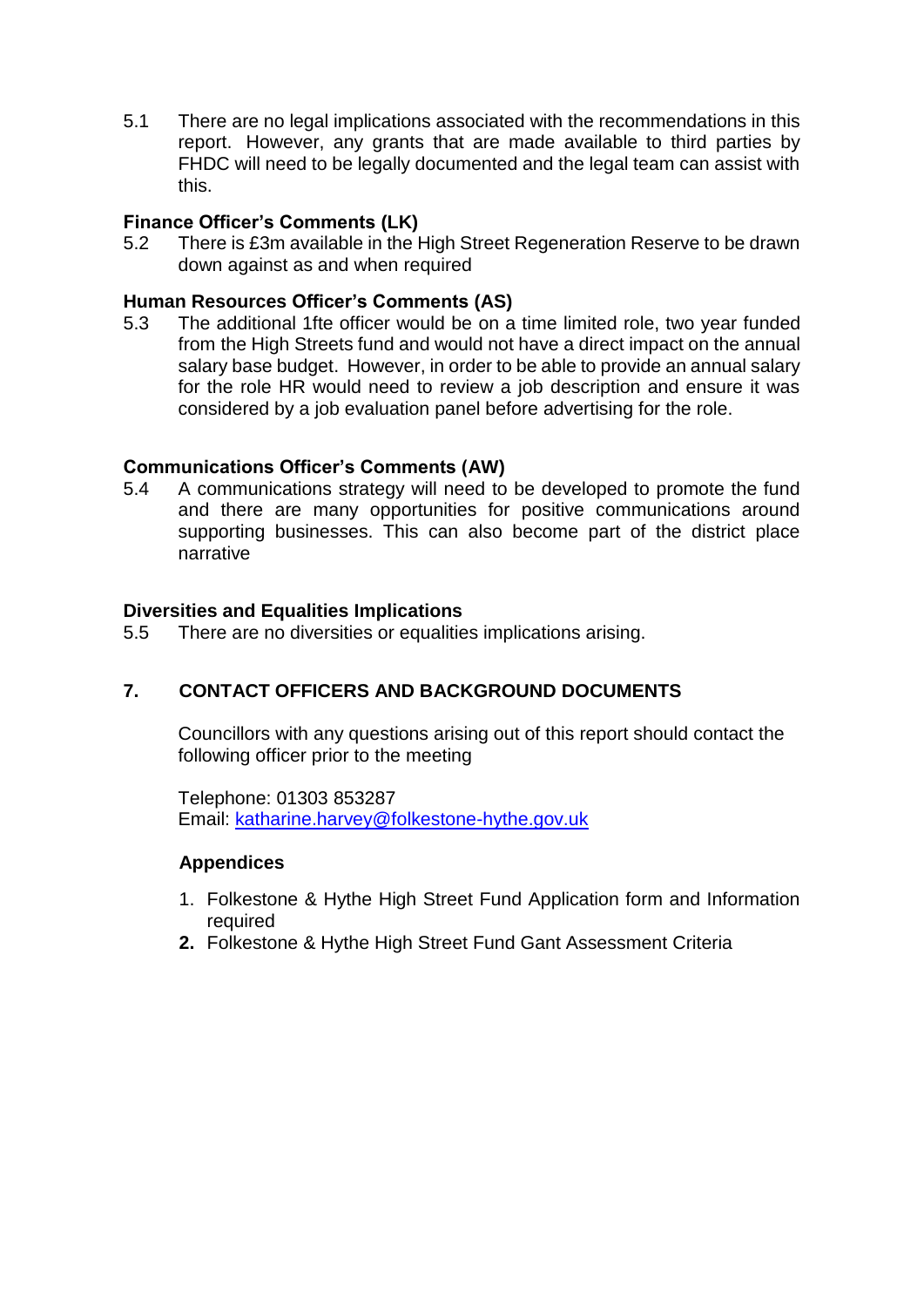# FOLKESTONE & HYTHE HIGH STREET FUND **APPLICATION FORM**



| 1. Name of applicant organisation                                                           |
|---------------------------------------------------------------------------------------------|
|                                                                                             |
|                                                                                             |
|                                                                                             |
|                                                                                             |
| 2. Name and details of contact in applicant organisation                                    |
|                                                                                             |
|                                                                                             |
|                                                                                             |
| 3. Location or Property Address (including postcode) for project                            |
|                                                                                             |
|                                                                                             |
|                                                                                             |
|                                                                                             |
|                                                                                             |
|                                                                                             |
|                                                                                             |
|                                                                                             |
| 4. Project title and description                                                            |
|                                                                                             |
|                                                                                             |
|                                                                                             |
|                                                                                             |
|                                                                                             |
|                                                                                             |
|                                                                                             |
| If your project relates to a specific property address, please answer question 5.           |
|                                                                                             |
|                                                                                             |
| 5a. Indicate the status of your organisation in relation to the property (e.g. leaseholder, |
| freeholder, prospective leaseholder, prospective freeholder)                                |
|                                                                                             |
|                                                                                             |
|                                                                                             |
|                                                                                             |
| If you are a leaseholder, please provide the following information                          |
|                                                                                             |
| <b>Lease dates</b>                                                                          |

| Lease dales                                                                    |                                                                                      |
|--------------------------------------------------------------------------------|--------------------------------------------------------------------------------------|
| Name and address of Freeholder                                                 |                                                                                      |
| Has permission been granted by                                                 |                                                                                      |
| the freeholder for the project (Y/N)                                           |                                                                                      |
| Please note: a letter from the                                                 |                                                                                      |
| freeholder confirming this is required                                         |                                                                                      |
| with this application                                                          |                                                                                      |
|                                                                                | 5b. Indicate if planning and/or building consents have been granted for the project. |
| Please note that copies of these permissions are require with this application |                                                                                      |
|                                                                                |                                                                                      |
|                                                                                |                                                                                      |
|                                                                                |                                                                                      |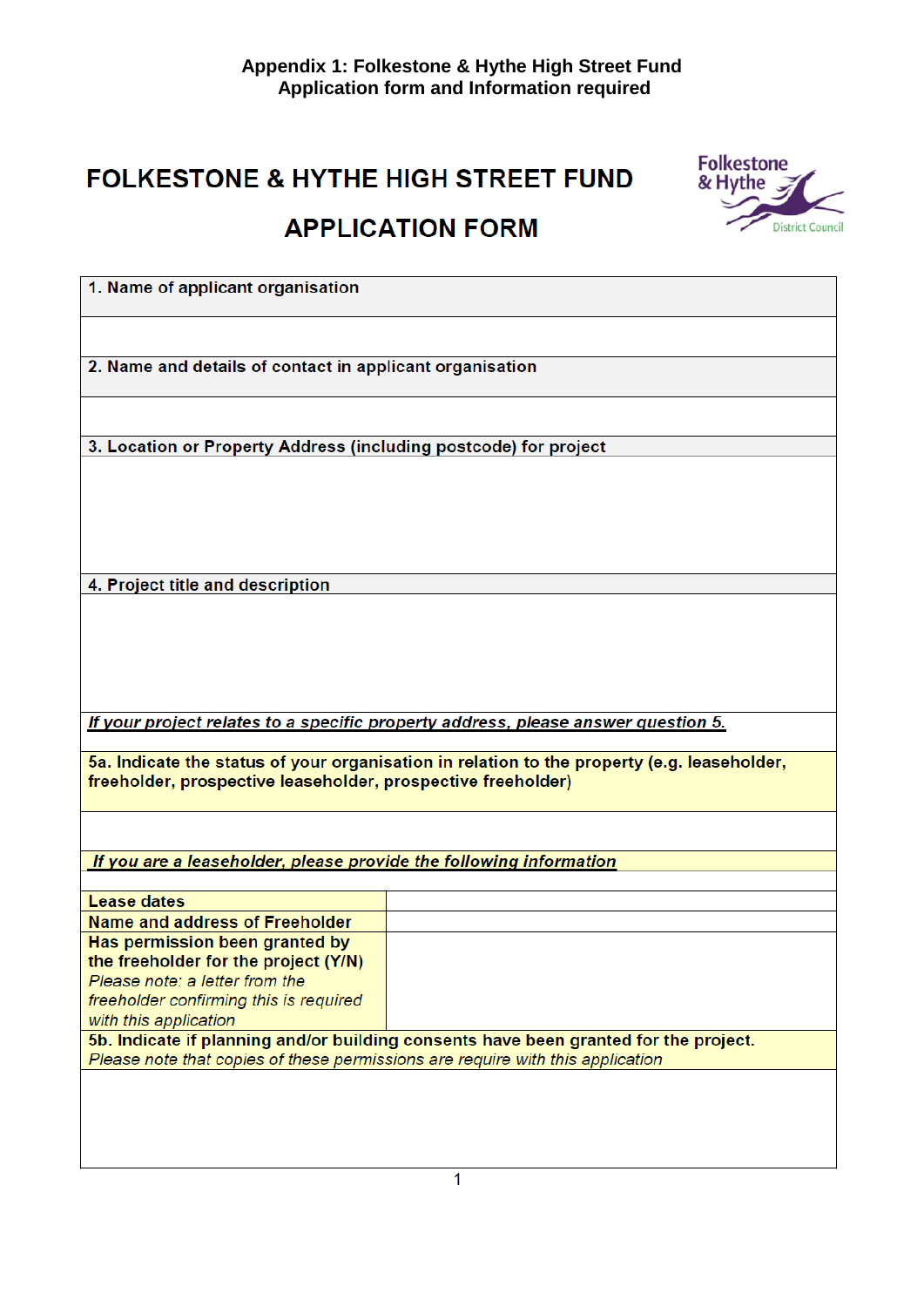| <b>6. Project Financial Details</b>                                                                                                                                          |                                                                                           |  |
|------------------------------------------------------------------------------------------------------------------------------------------------------------------------------|-------------------------------------------------------------------------------------------|--|
| Total Project Cost (£)                                                                                                                                                       |                                                                                           |  |
| Please break this into the different<br>spend components as appropriate                                                                                                      |                                                                                           |  |
|                                                                                                                                                                              |                                                                                           |  |
| Grant required (£)                                                                                                                                                           |                                                                                           |  |
| Is your match funding secured?<br>(Y/N)                                                                                                                                      |                                                                                           |  |
| Source of match funding                                                                                                                                                      |                                                                                           |  |
|                                                                                                                                                                              |                                                                                           |  |
|                                                                                                                                                                              |                                                                                           |  |
| 7. Project start date                                                                                                                                                        |                                                                                           |  |
|                                                                                                                                                                              |                                                                                           |  |
| 8. Project completion date                                                                                                                                                   |                                                                                           |  |
|                                                                                                                                                                              |                                                                                           |  |
|                                                                                                                                                                              |                                                                                           |  |
|                                                                                                                                                                              | 9. Please identify any support you have from other organisations for this project and the |  |
| origins and reasons for this support.                                                                                                                                        |                                                                                           |  |
| Please indicate if your project is identified in a Coastal Community Team (CCT) Economic Plan.<br>Letters of support from partners supporting the application are desirable. |                                                                                           |  |
|                                                                                                                                                                              |                                                                                           |  |
|                                                                                                                                                                              |                                                                                           |  |
|                                                                                                                                                                              |                                                                                           |  |
| 10. How and why this project will benefit the High Street.                                                                                                                   |                                                                                           |  |
|                                                                                                                                                                              |                                                                                           |  |
|                                                                                                                                                                              |                                                                                           |  |
|                                                                                                                                                                              |                                                                                           |  |
| 11. How significant will this project be to improving the High Street                                                                                                        |                                                                                           |  |
|                                                                                                                                                                              |                                                                                           |  |
|                                                                                                                                                                              |                                                                                           |  |
| 12. What importance and priority should be given to this project for this High Street?                                                                                       |                                                                                           |  |
|                                                                                                                                                                              |                                                                                           |  |
|                                                                                                                                                                              |                                                                                           |  |
|                                                                                                                                                                              |                                                                                           |  |
| 13. What are your plans for ensuring this project is sustainable once grant funding ends?                                                                                    |                                                                                           |  |
|                                                                                                                                                                              |                                                                                           |  |
|                                                                                                                                                                              |                                                                                           |  |
| 14. How should the success of your project be determined?                                                                                                                    |                                                                                           |  |
|                                                                                                                                                                              |                                                                                           |  |
| 2                                                                                                                                                                            |                                                                                           |  |

 $\overline{1}$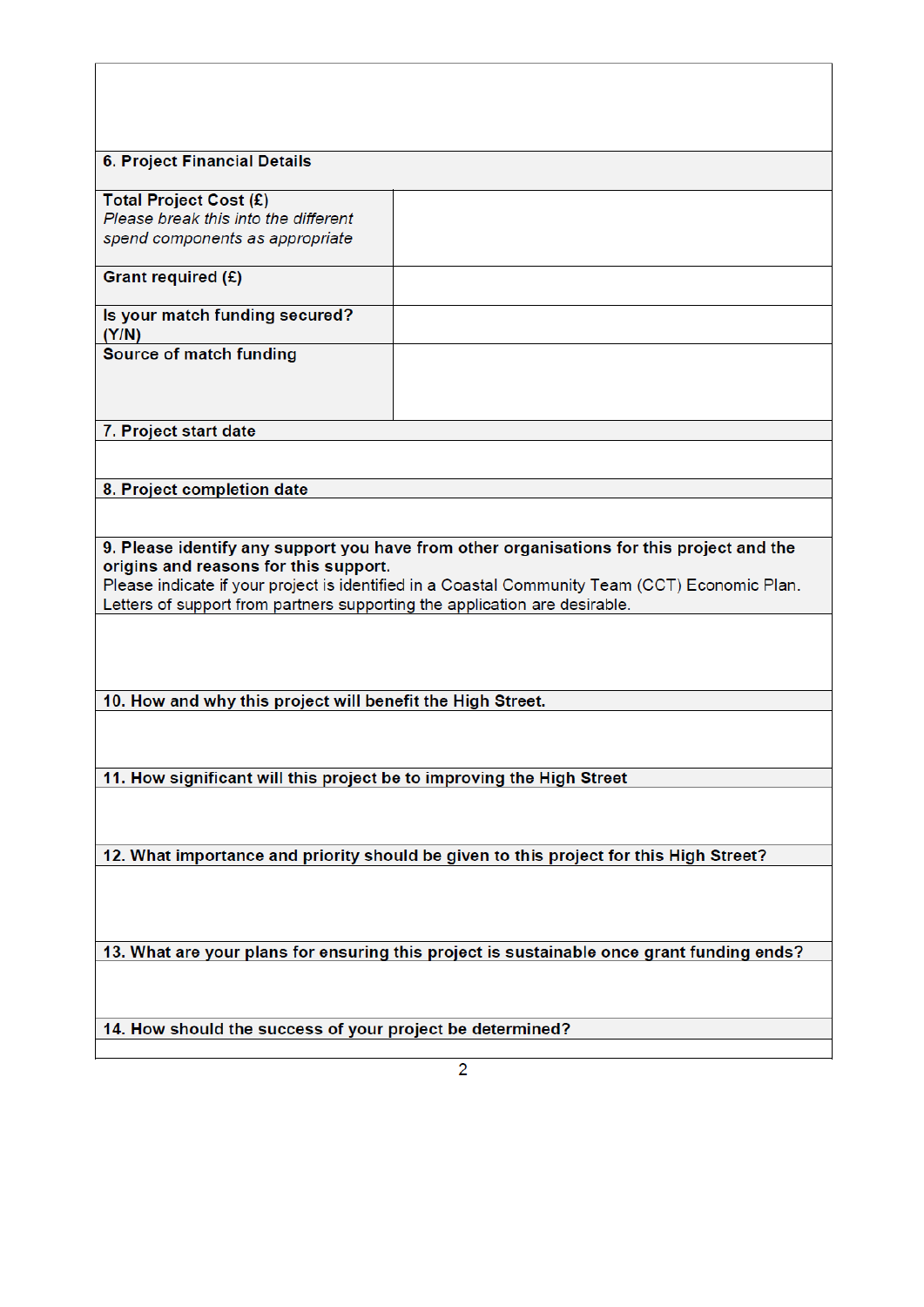| 15. Do you have a business plan for your project (Yes/No)? |  |                                                                                                        |  |
|------------------------------------------------------------|--|--------------------------------------------------------------------------------------------------------|--|
| If Yes, please submit with application.                    |  |                                                                                                        |  |
|                                                            |  |                                                                                                        |  |
| Signature:                                                 |  |                                                                                                        |  |
| Name:                                                      |  |                                                                                                        |  |
| Dated:                                                     |  |                                                                                                        |  |
|                                                            |  |                                                                                                        |  |
| Please submit this application to:                         |  | For further information please contact:-                                                               |  |
| economy@folkestone-hythe.gov.uk                            |  | Lorraine Smith<br>Economic Development Officer 01303 853274<br>lorraine.smith:@folkestone-hythe.gov.uk |  |

 $\overline{1}$